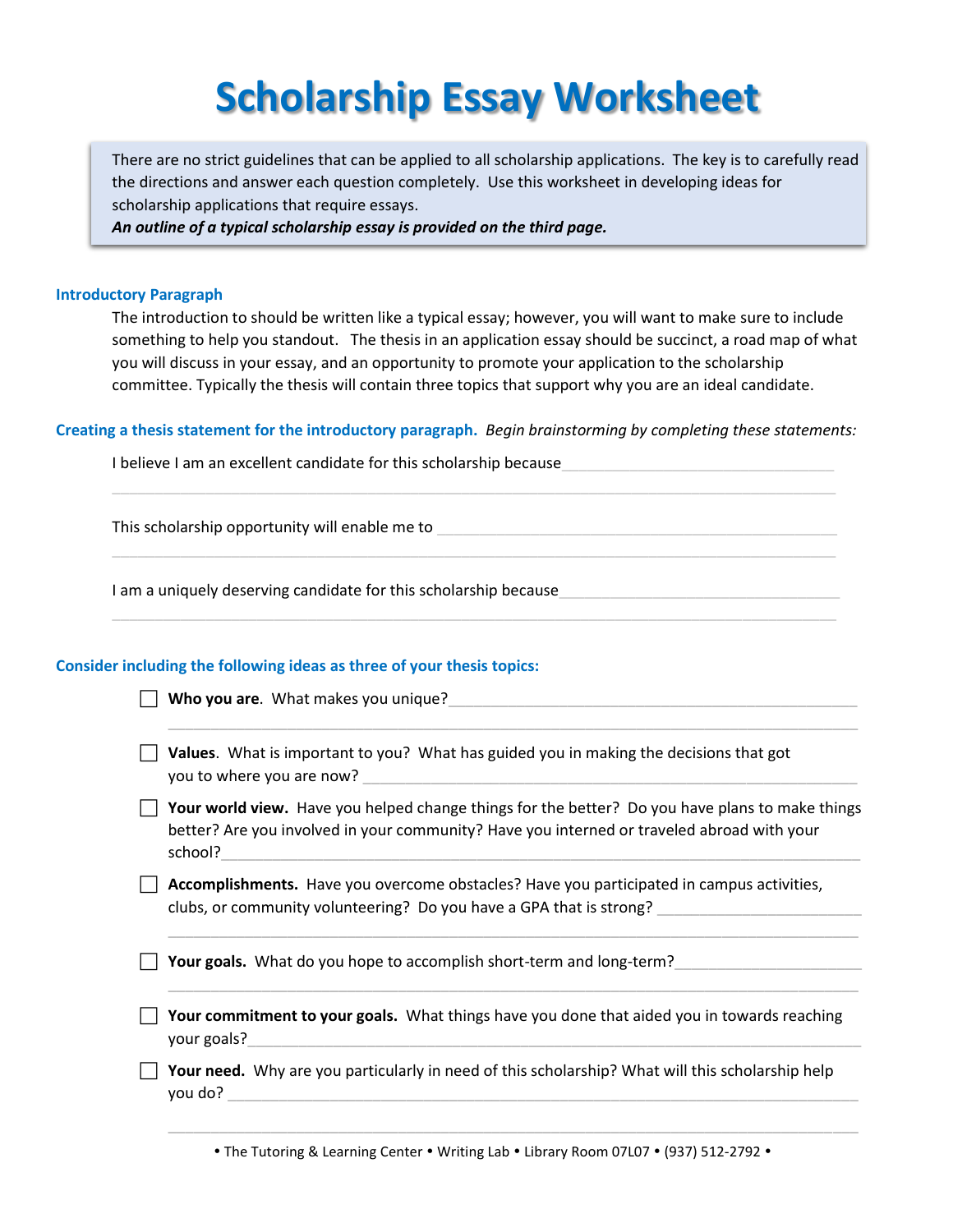#### **Concrete Examples**

Use concrete example in your essay. Do not simply tell the scholarship committee that you are an excellent student, **explain how and give examples**.



I am an excellent student.

I excel as a student because I find unique ways to connect with the material while helping others. For example, I volunteer through the social work club at the homeless shelter. I am able to see real-world examples of what we are learning in our classes while making a difference in my community. In addition, I organized study groups in each of my classes this semester. I strengthened my knowledge of the subject while helping fellow classmates understand the material.

#### **Action Words**

Use action words to help you form descriptive sentences. Reading through the list may help you develop your essay ideas.

| Accelerated      | Conferred     | Fabricated   | Moderated     | Referred      | <b>Started</b> |
|------------------|---------------|--------------|---------------|---------------|----------------|
| Accomplished     | Constructed   | Facilitated  | Monitored     | Regulated     | Stimulated     |
| Achieved         | Contributed   | Familiarized | Motivated     | Rehabilitated | Strategized    |
| Adapted          | Converted     | Focused      | Negotiated    | Reinforced    | Streamlined    |
| Added            | Coordinated   | Founded      | Operated      | Remodeled     | Strengthened   |
| Addressed        | Created       | Gained       | Organized     | Reorganized   | Stressed       |
| Administered     | Decided       | Generated    | Originated    | Repaired      | Stretched      |
| Advanced         | Decreased     | Guided       | Overhauled    | Reported      | Structured     |
| Advised          | Delegated     | Handled      | Oversaw       | Represented   | Succeeded      |
| Allocated        | Delivered     | Identified   | Participated  | Researched    | Summarized     |
| Analyzed         | Demonstrated  | Illustrated  | Performed     | Resolved      | Supervised     |
| Arranged         | Derived       | Imagined     | Persuaded     | Restored      | Supported      |
| Assembled        | Designed      | Implemented  | Planned       | Restructured  | Surveyed       |
| Assigned         | Determined    | Improved     | Predicted     | Retrieved     | Tabulated      |
| Assisted         | Developed     | Increased    | Prepared      | Revamped      | Taught         |
| Attained         | Devised       | Influenced   | Presented     | Reversed      | Tested         |
| Audited          | Diagnosed     | Informed     | Prioritized   | Reviewed      | Traced         |
| Authored         | Directed      | Initiated    | Processed     | Revised       | <b>Tracked</b> |
| <b>Broadened</b> | Discovered    | Innovated    | Produced      | Revitalized   | <b>Trained</b> |
| Budgeted         | Dispensed     | Inspected    | Programmed    | Saved         | Transferred    |
| <b>Built</b>     | Displayed     | Installed    | Projected     | Scheduled     | Transformed    |
| Calculated       | Distinguished | Instructed   | Promoted      | Screened      | Translated     |
| Catalogued       | Distributed   | Integrated   | Proposed      | Selected      | Traveled       |
| Chaired          | Eliminated    | Interpreted  | Proved        | Served        | Trimmed        |
| Changed          | Enabled       | Interviewed  | Provided      | Serviced      | Turned         |
| Charted          | Encouraged    | Introduced   | Publicized    | Shaped        | Uncovered      |
| Clarified        | Engineered    | Invented     | Published     | Simplified    | Unified        |
| Classified       | Enhanced      | Investigated | Purchased     | Sketched      | Updated        |
| Coached          | Established   | Launched     | Raised        | Sold          | Upgraded       |
| Compiled         | Evaluated     | Led          | Realized      | Solidified    | Utilized       |
| Completed        | Examined      | Located      | Recommended   | Solved        | Validated      |
| Composed         | Exhibited     | Maintained   | Recorded      | Sparked       | Verified       |
| Computed         | Expanded      | Managed      | Recruited     | Specified     | Visualized     |
| Conceived        | Explained     | Marketed     | Redesigned    | Spoke         | Web-authored   |
| Conceptualized   | Expressed     | Measured     | Reduced       | Staffed       | Widened        |
| Conducted        | Extracted     | Mediated     | Re-engineered | Standardized  | Won            |